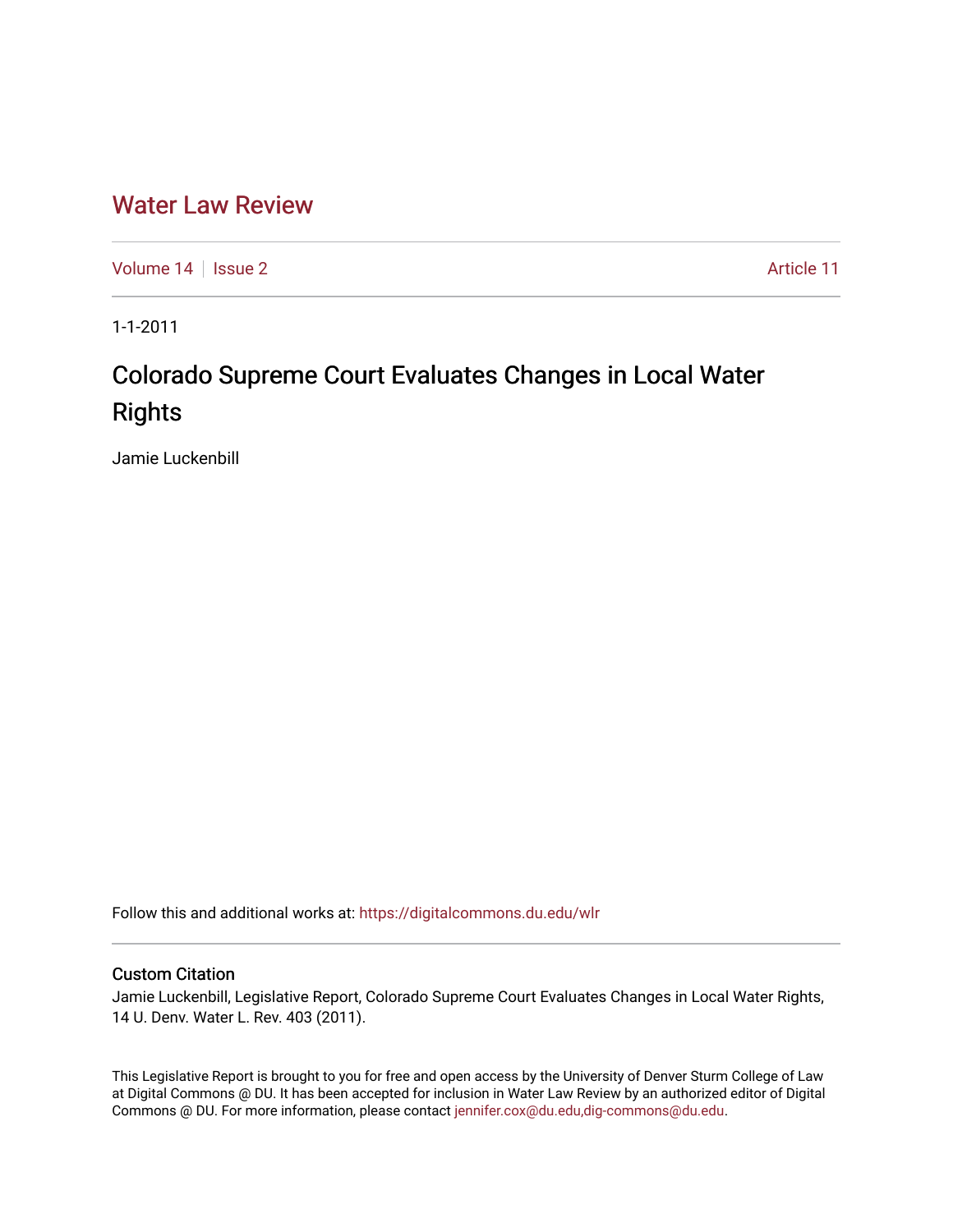### **COLORADO SUPREME COURT EVALUATES CHANGES IN LOCAL WATER RIGHTS**

### JAMIE LUCKENBILL

*In re the Application for Water Rights of Farmers Reservoir and Irrigation Co.,* No. 02CW403 (Colo. Water Div. 1 Sept. **5, 2008)** (ordering that multiple irrigation companies' direct flow and storage rights are limited to no more than their historic consumptive use following a change application), *appeal pending,* Colorado Supreme Court Case No. **09SA133** ("FRICO case").

#### **OVERVIEW OF THE WATER COURT DECISION**

This Colorado Water Court case arose from the consolidation of two separate change in water right applications, one **by** Farmers Reservoir and Irrigation Co. ("FRICO"), Burlington Ditch, Reservoir and Land Co. ("Burlington"), and Henrylyn Irrigation District ("Henrylyn") (collectively, "the Companies"). The other case involved applications **by** FRICO and two sanitation districts, United Water and Sanitation District and East Cherry Creek Valley Water and Sanitation District **("ECCV")** (collectively with the Companies, the Applicants). Following consolidation, the change of water rights analysis focused on the preclusive effects of previous litigation, the historical consumptive use **("HCU")** of the Burlington and FRICO water rights, proposed limitations on the storage rights, and alterations to Burlington's point of diversion.

The pertinent water rights involved in the change application included both Burlington's **1885** direct flow rights for **350** cubic feet per second ("cfs") and **1885** storage right for **11,081.23** acre feet ("af") as well as FRICO's **1908** and **1909** direct flow and storage rights. The water court found that FRICO's involvement with the Burlington system in **1909** expanded Burlington's direct flow water right use. The Burlington headgate on the South Platte River constituted the original point of diversion for the Burlington rights. The construction of the Globeville Flood Control Project, designed to help prevent flooding, modified the channel of the South Platte River in the area of the headgate. Additionally, Denver contracted with the Companies in **1968** to build pumps ("Metro Pumps") to bring water back into the Burlington Canal that the construction of a Denver wastewater treatment plant then diverted around the headgate. No water court decree approved either of these as alternate points of diversion.

Among numerous surrounding issues, the water court decreed that all of the applicants' water rights were absolute and limited **by** the **HCU,** including those rights of the Companies not included in the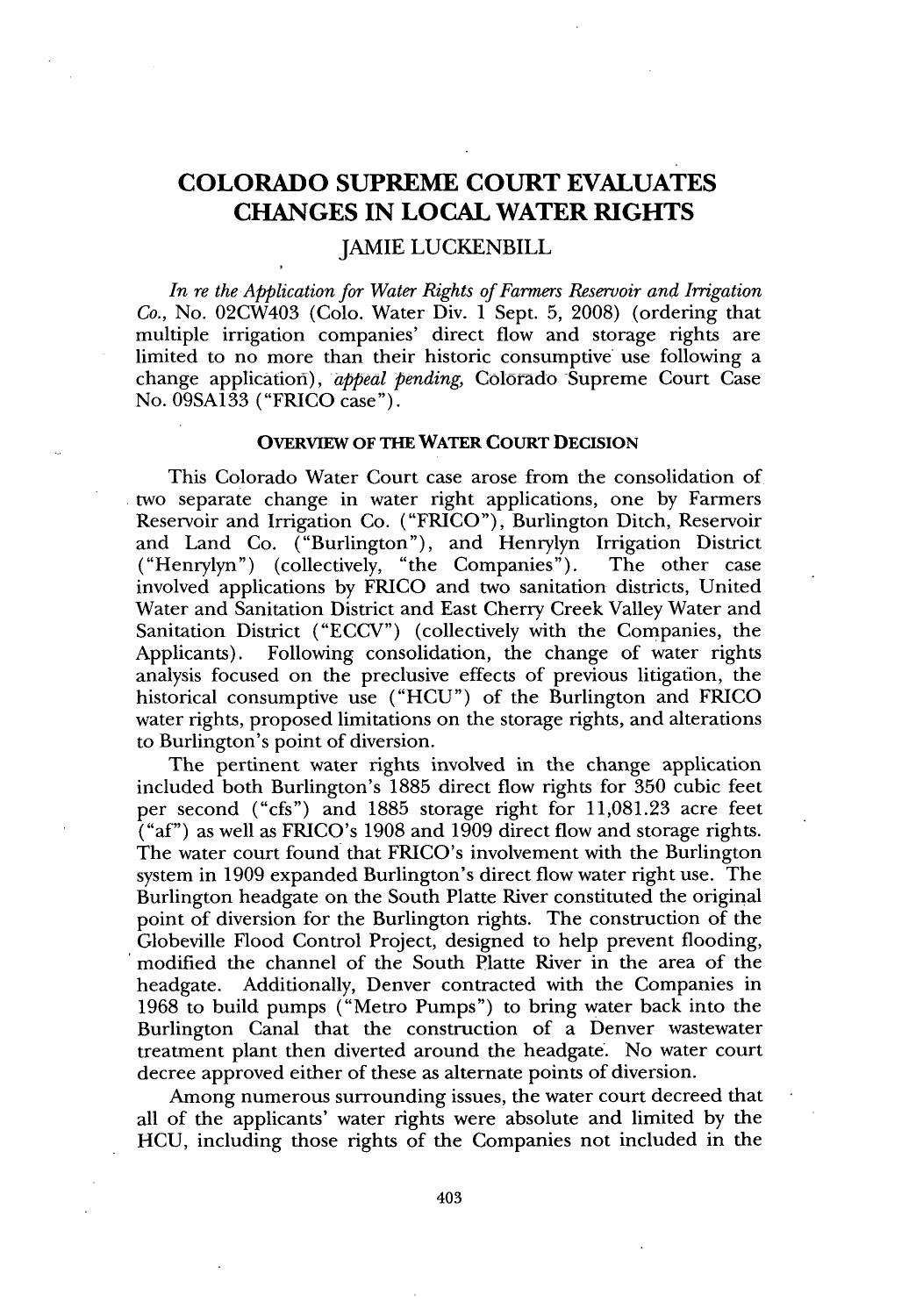applications.

The applicants claimed that two prior Colorado Water Court cases, Case No. **54658** and Case. No. **87CW107,** precluded the water court from considering any limitations on the **1885** Burlington right. The water court found that neither case met two of the four required elements of issue preclusion, allowing the water court to contemplate the reduction of the **1885** right. Specifically, the water court stated that the prior cases did not actually determine the quantity of the rights, nor did the parties in the prior litigation have a full and fair opportunity to litigate the **1885** rights quantity.

Regarding the modifications to the point of diversion, the water court held that the **HCU** could not include the water transferred into the Burlington Canal **by** the Metro Pumps because the Metro Pumps are an undecreed point of diversion. The water court found it of no matter that the construction of the pumps intended to ensure that the wastewater plant would not alter the use of Burlington and FRICO water rights. Additionally, the water court found that the Globeville flood control project constituted a change in the point of diversion, and that the change adversely affected other users. The judge and that the change adversely affected other users. reasoned that the new point of diversion was **900** feet from the headgate prior to the project and allowed for the diversion of a greater volume of water. Thus, the Companies may not divert any more water than what was available prior to the project's construction.

The water judge further ordered that the **HCU** shall not include the seepage of water back into the Burlington and FRICO **systems,** reasoning that seepage and return flows are subject to the appropriation system. This effectively barred reuse of the seepage water without an additional decree. To subtract the seepage from the **HCU,** the court assessed a fifty-three percent conveyance efficiency to the release of Burlington and FRICO waters. For similar reasons, the water court also rejected the inclusion of seepage recovered **by** toe drain systems installed in the Barr Lake dam to remove seepage from the structure and place it into the canal. To account for the toe drain seepage, the water court reduced the **HCU by** fifteen percent of the water delivered to shareholders.

**I** Additionally, the water judge had to decide whether the applicants' proposed storage rights should be limited **by HCU,** or whether these rights should be determined **by** the amount needed to **fill** the storage facility once each year (the "one-fill" rule). The water court determined that the actual **HCU** limits applied, and therefore refused to apply the "one-fill" rule. The water court found that the application of the "one-fill" rule in *Westminster v. Church,* 445 **P.2d 52** (Colo. **1968)** was overruled **by** the Water Right and Determination and Administration Act of **1969,** C.R.S. **§§ 37-92-101** to **-602** (2010). Any expansion over the **HCU** would cause injury to other users, thus a decree could only change the right within **HCU** limitations.

As a result of these findings, the water court limited the Burlington **1885** right to 200 cfs, **150** cfs lower than the use since **1909.** The case also established that the storage facilities may only be filled according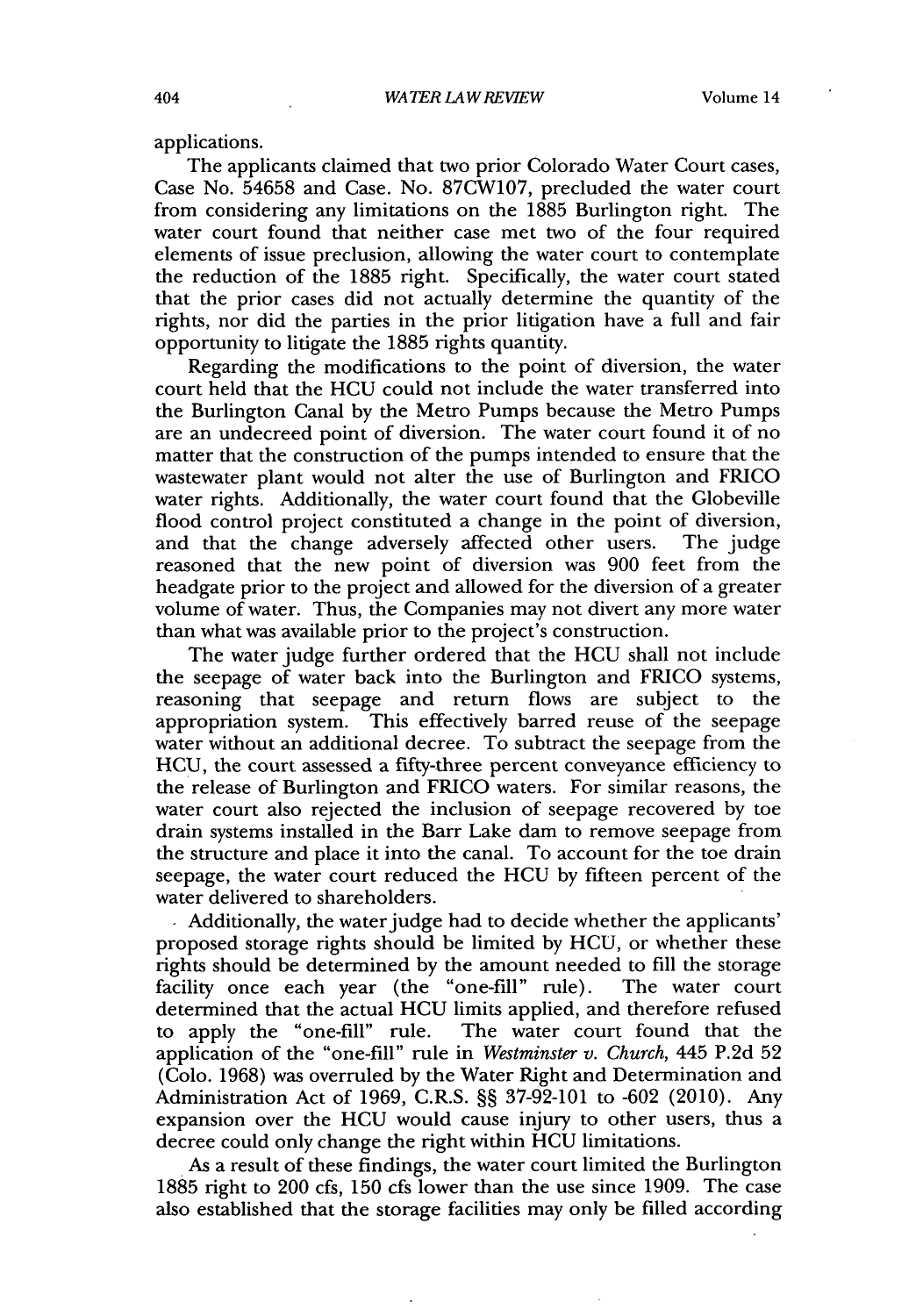to the **HCU** of the companies, which is only a fraction of the acre-feet previously available under the "one-fill" rule.

### ORAL **ARGUMENTS** BEFORE **THE COLORADO SUPREME COURT**

On appeal to the Colorado Supreme Court, the applicants challenged the water court's decisions regarding the above findings. Instead of hearing the oral arguments at the Supreme Court's temporary chambers, the University of Denver Sturm College of Law **("SCOL")** hosted the arguments in a large lecture hall. Students and community members filed into the room anticipating the importance of the appeal, filling every seat. After a brief introduction from SCOL's Dean Martin Katz and a briefing on the court rules, the arguments began with each side rising to outline their time allotments and participating attorneys.

Attorney Brian Nazarenus rose first on behalf of the appellants in their attempt to reverse the water court's findings, focusing his arguments on the water court's rejection of the "one-fill" rule for storage rights and the court's findings of expansion of use. He asserted the appellants' position that Colorado law grants an inherent right without limitation to a storage right holder to **fill** to. the full level of the right each year ("one-fill" rule). The Supreme Court justices interjected with numerous questions throughout Mr. Nazarenus' arguments, including inquiries regarding **HCU** as a limitation on storage rights. Mr. Nazarenus answered each question in turn and held firm to his argument that historical use should not limit the diversion flow for a storage right.

William Hillhouse followed Mr. Nazarenus for the applicants. He argued that the Colorado Water Court's findings in Case No. **87CW107** precluded the water court from re-determining the **HCU** of the **1885** direct flow right and from excluding the water from the Metro Pumps in the **HCU** analysis. Additionally, Hillhouse asserted that the water court should have respected the earlier case's finding that the **HCU** was approximately three acre feet per acre (compared to the water court's actual finding of only one acre foot per acre). At the conclusion of Mr. Hillhouse's argument, one justice inquired about what should be done about Judge Klein of the water court's finding that No. **87CW107** had not been litigated, and thus could not be issue preclusive. Mr. Hillhouse emphatically responded, "Judge Klein was wrong, he thought the whole thing was stipulated, and it wasn't, it was litigated."

Attorney Steven Sims spoke first for the appellees, explaining that this is simply a change case, reliant on the specific facts deliberated upon **by** the water court in making its decision, and that this decision should be granted great deference. FRICO's initial involvement in **1909** greatly expanded the acres served **by** the **1885** right, the right's headgate, and the amount of water diverted from the stream. Mr. Sims further argued that No. **87CW107** and the decree only affected use above Barr Lake and not those rights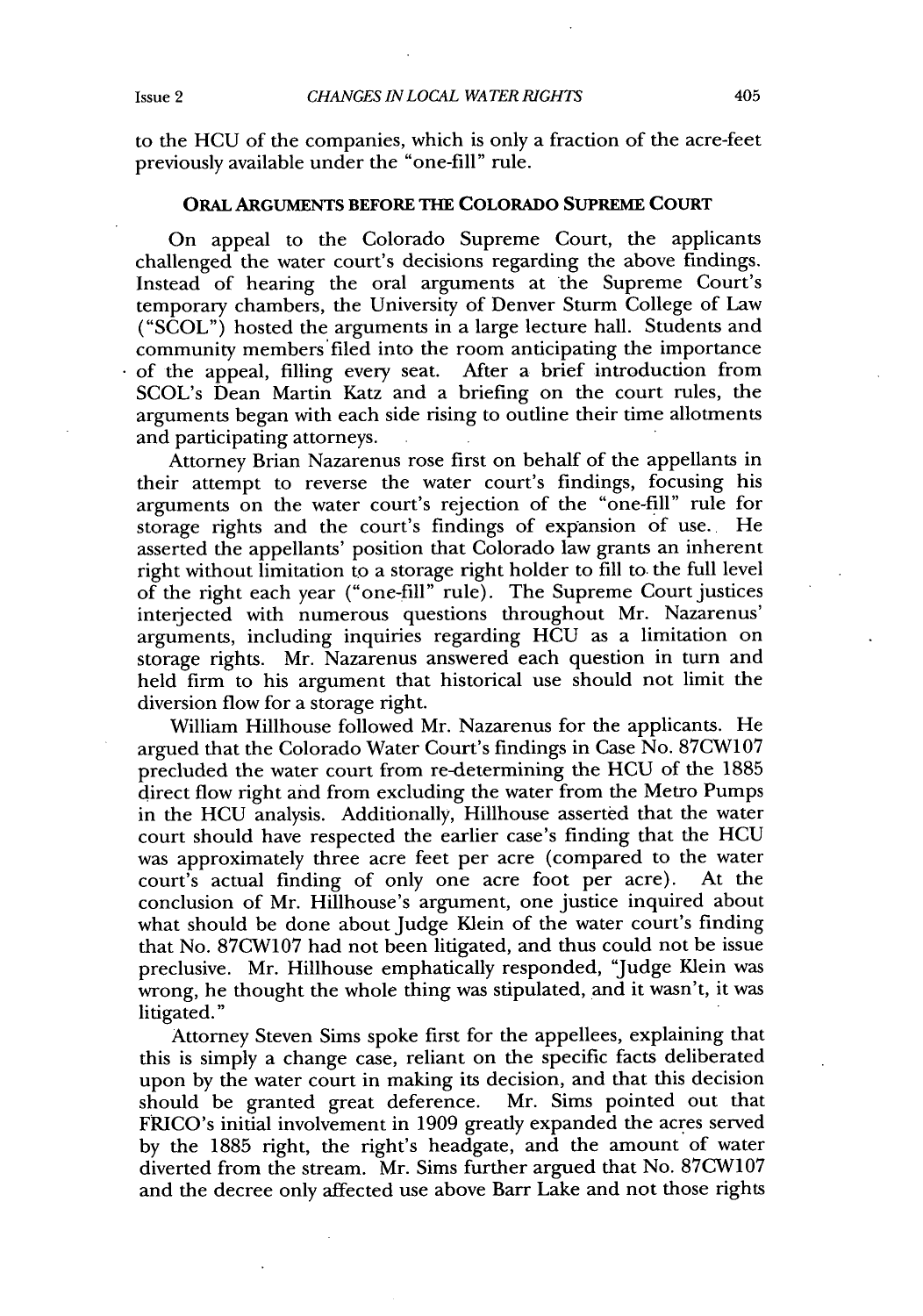below Barr Lake, which are the rights at issue in this appeal.

Regarding the "one-fill" rule, Mr. Sims asserted that **HCU** limits any changes to a storage right. At the time of *Westminster v. Church,* the "one-fill" rule was sufficient to prevent injury, but in the present day, the "one-fill" rule serves only as a minimum check to prevent injury. **If** the "one-fill" rule insufficiently prevents injury, however, Mr. Sims argued that the court must use express volumetric limitations. Finally, regarding the toe drains, Mr. Sims stated that the applicants attempt to "double dip" **by** both including the recovered water in the **HCU** while they are already diverting extra water to account for the losses before recovery.

David Hallford provided the appellees' position regarding the Metro Pumps dispute. He stated that the "applicants cannot take credit from an undecreed point of diversion when calculating historical use of their water rights being changed," regardless of whether a private agreement had been made with the city of Denver. Under Mr. Hallford's argument, the applicants should have gone to the water court to get their alternate point of diversion approved.

John Akolt closed the arguments, focusing the applicants' rebuttal on the Globeville Flood Control Project. After explaining that the point of diversion had not been altered **by** the project, Mr. Akolt presented the applicants' position: "we ask that the amount of water that was historically discharged above the ditches **...** would be part of the source of supply that could be called upon, as it was historically, to meet the demands of the Burlington Canal."

The justices then retired to deliberate, leaving the parties to anticipate the court's issuance of the opinion several months down the road. The case will have considerable effects upon all the parties' water rights, but the appellees and appellants disagree over the implications for the broader status of water law in Colorado. Steve Sims for the appellees does not believe that any of the issues involved are cutting edge or controversial. He explained that this is a simple water right change case involving parties that have been "diverting water illegally for years and realizing when applying for a change that they can't do it. The 'one-fill' rule is just an old-fashioned term and condition that is no longer effective in preventing injury."

In contrast, the appellants contend that if the Supreme Court upholds the rejection of the "one-fill" rule, Colorado storage rights will be extensively limited below the current standard. According to the appellants, this could even lead storage right holders to wastewater to increase **HCU.** However, both sides agree that the amount of available water is the central issue. Star Waring, attorney for the appellants, elaborated that while the court's ruling on the "one-fill" issue will determine how changes in storage rights will be quantified in Colorado, the primary concern of the parties is that "they want to protect their vested water rights."

David Dechant, a FRICO shareholder and farmer, echoed these sentiments: "Engineering figures show that we could lose half of our